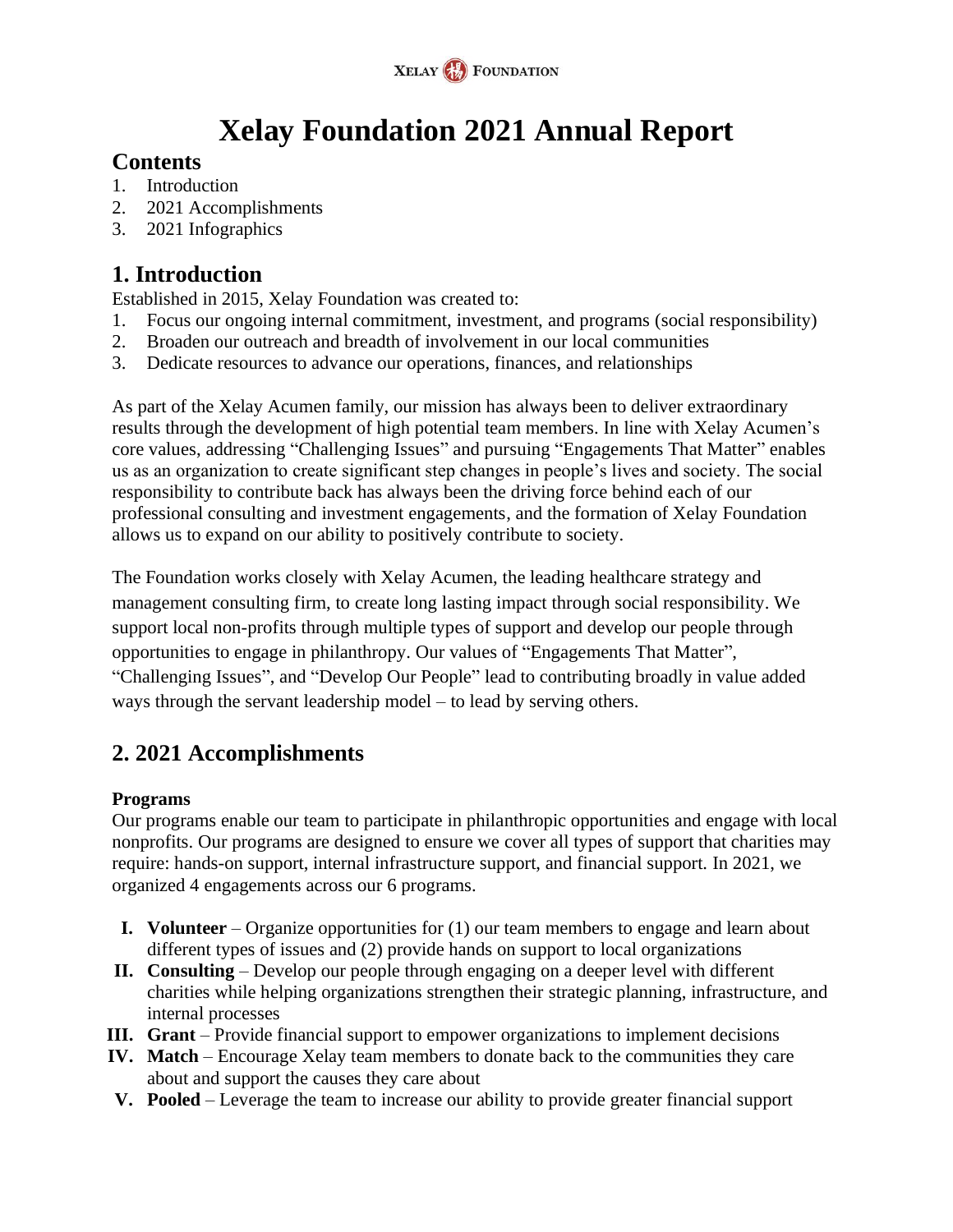

**VI. Scholarship** – Partner with local education institutions to support students who shared Xelay's vision

### **I. Volunteer Program**

We coordinate monthly volunteer events for Xelay staff to provide hands on support to local organizations. By working in teams, we efficiently complete large projects that provide high impact to the charity. For our team, we are able to learn about different issues through the organizations we support, connect with the community, and improve staff bonding.

### **II. Consulting Program**

The Xelay Foundation offers pro-bono consulting services to potential partner  $501(c)(3)$ organizations. We problem-solve key organizational challenges organizations face, such as longterm strategic planning and operations. These areas are crucial for the growth of nonprofit organizations; however, organizations often lack the funding to do so. Our pro-bono consulting services aim to alleviate some of this gap in the nonprofit sector.

In 2021, we partnered with the board at Odyssey Middle School to set up a long-term financial model to forecast various strategic scenarios, inform near-term financial and investment decisions, and plan for the school's long-term future.

In addition, we've also improved internal processes for pro-bono consulting services by defining:

- What consulting services we provide
- How to prioritize the projects based on our capabilities, resources, and alignment with our objectives
- How we approach executing pro-bono consulting projects

### **III. Grant Program**

We award general operating grants to qualifying  $501(c)(3)$  organizations that fall within our areas of interest to encourage Xelay Team Philanthropy, Develop Our People, and Engage Locally. We prioritize partner organizations by their alignment to our approach of Empowering Communities, Listening to Empathize, and Providing Feedback. This year, we were able to support 10 organizations for a total donation of over \$106,192!

- University of Chicago \$66,000
- Massachusetts Institute of Technology \$20,000
- Odyssey Middle School \$2,631.9
- Hillsdale High School Foundation \$2,500
- Advancing Justice \$2,000
- Asian Americans/Pacific Islanders in Philanthropy \$2000
- Kitchen Table Advisor \$2000
- Stop AAPI Hate \$2,000
- Red Canary Song \$2,000
- Cambodian Children's Fund \$1,960
- Hate is a Virus \$1,000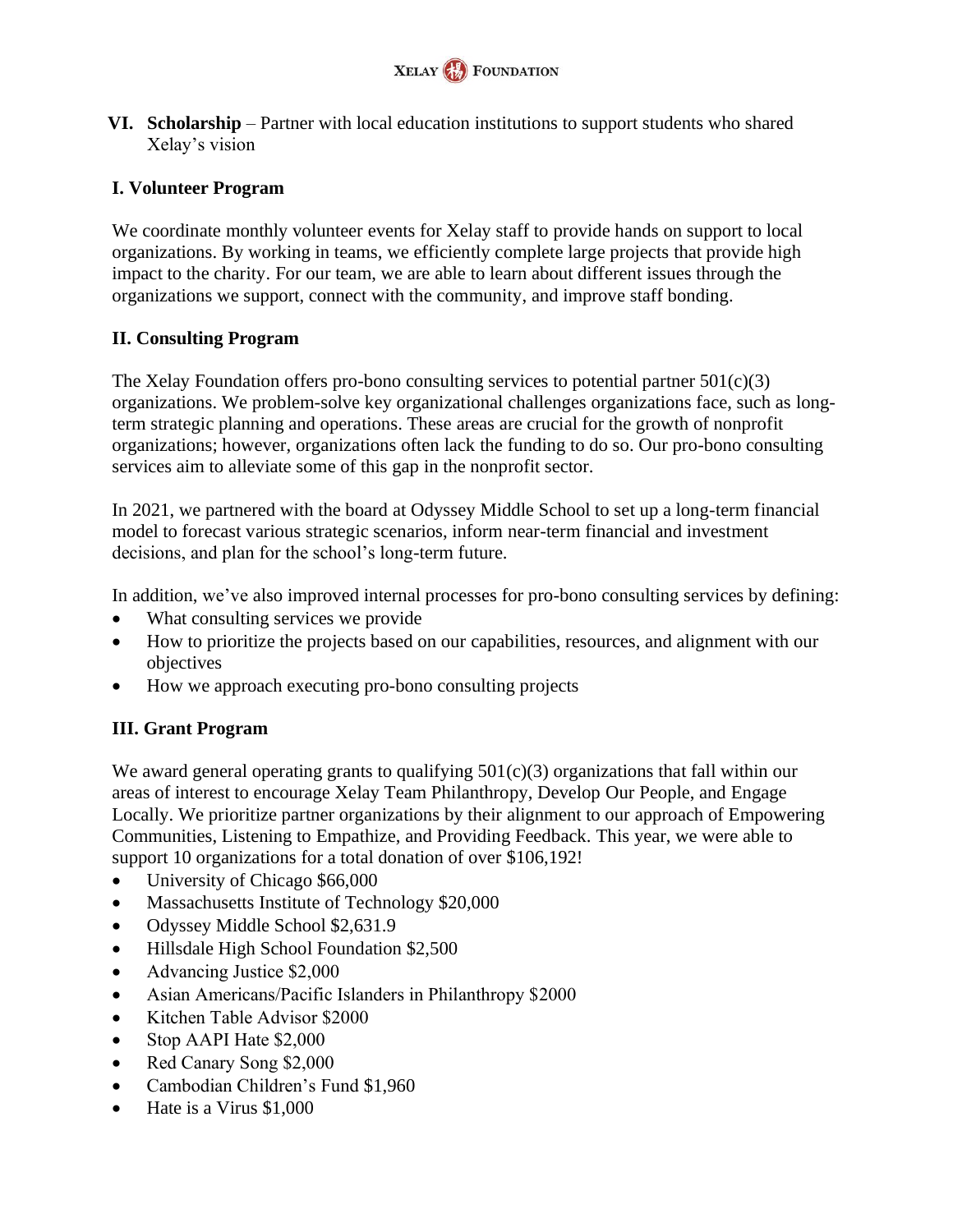

- Asian Health Service \$1,000
- National Asian Pacific American Women's Forum \$1000

#### **IV. Match Program**

Through Xelay Match Program, we contribute a 1:1 match for qualifying charitable donations our Xelay Acumen team members make during the year. Together we are able to make a greater impact and support the causes our team cares about.

#### **V. Pooled Program**

Xelay Foundation matches pooled contributions of Xelay team members. By leveraging the team and support of Xelay Foundation through group giving, we are able to achieve a larger impact for the organizations we support.

This year, we developed an application and streamlined the review processes to increase efficiency for our team to apply for the pooled program.

#### **Networking**

As a Foundation, it is critical for us to continue to connect and develop relationships with nonprofit organizations in the Bay Area to:

- Spread awareness of our Foundation and the programs that we provide
- Learn from the experiences of foundations and nonprofits in the field
- Learn about the nonprofit landscape in the Bay
- Identify and support partners
- Increase awareness of our team around a range of issues

This year, we were honored to be invited to the donor appreciation dinner hosted by **Peninsula Family Service** as a major supporter and to celebrate PFS's and donors' achievements.

#### **VI. Scholarship Program**

This merit-based need-blind scholarship intends to support college-bound local high school seniors that have demonstrated not only academic excellence but empathy and compassion for improving the lives of their local community and community members.

In our inaugural year of funding the Scholarship Program, Xelay Foundation initially partnered with Carlmont High School and Hillsdale High School and awarded 2 students for total of \$2,000 in 2020-2021 school year. We're looking to expand this program to include the following local community schools in 2022:

- 1. Aragon High School
- 2. Burlingame High School
- 3. Carlmont High School
- 4. Hillsdale High School
- 5. Springfield High School